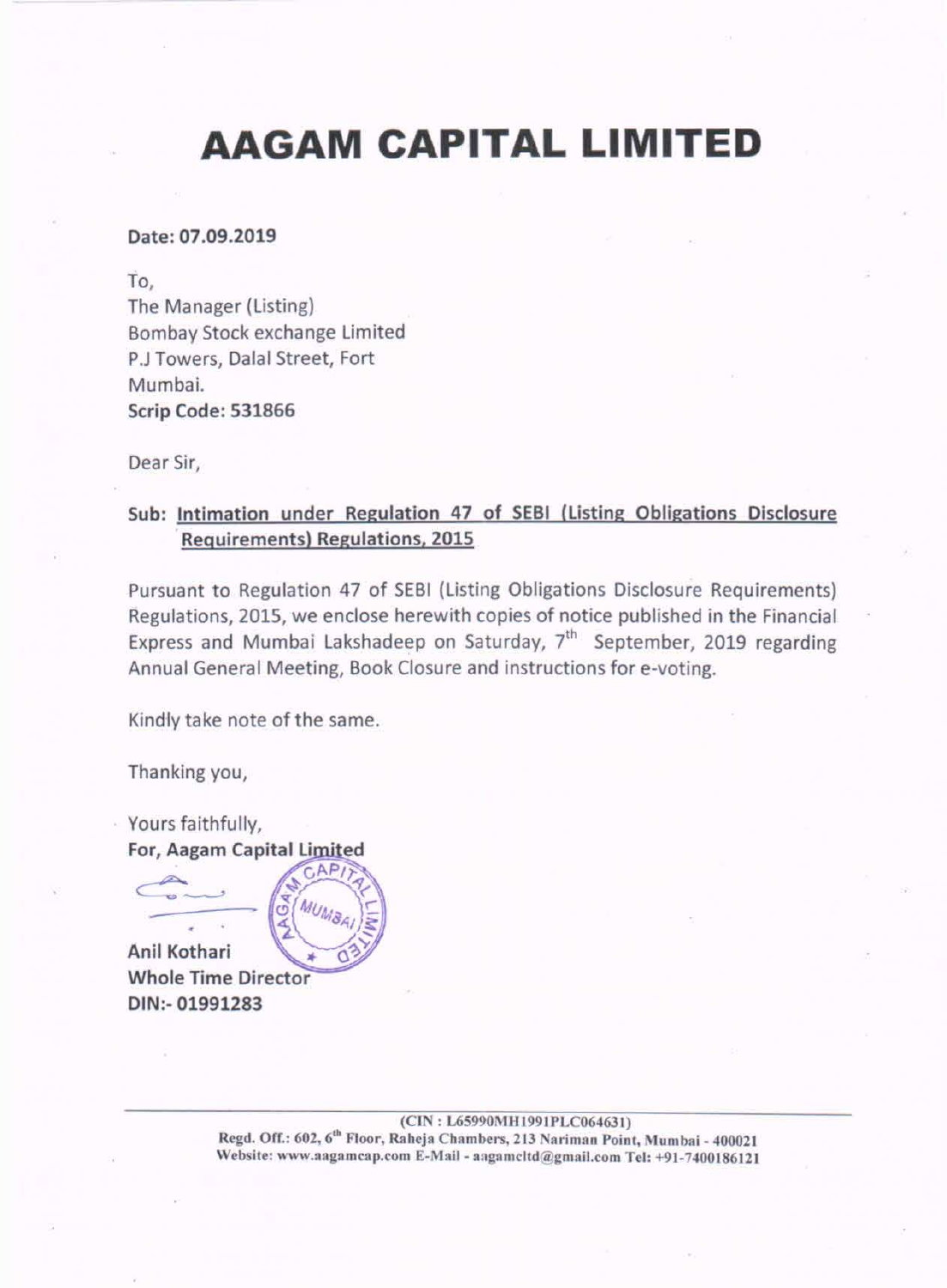#### शनिवार, दि. ७ सप्टेंबर २०१९

### **मुंबई लक्षादीय**

| PKMÆRM INVESTODIRE LIMITAD<br>GCIN LAUWOWMIGRAPLC231826                                                             |                                                                                                                                                                       | जाहीर मुखना                                                                                                                                                                              | Rajkamal Synthetics Limited                                                                                                                                                                                                                               | प्रिथिया केपिटल मधिरंमेच लिमिटेड                                                                                                                                             |
|---------------------------------------------------------------------------------------------------------------------|-----------------------------------------------------------------------------------------------------------------------------------------------------------------------|------------------------------------------------------------------------------------------------------------------------------------------------------------------------------------------|-----------------------------------------------------------------------------------------------------------------------------------------------------------------------------------------------------------------------------------------------------------|------------------------------------------------------------------------------------------------------------------------------------------------------------------------------|
| <b>Rivad, Jrft. - 1214 Mainer Charolinn V</b>                                                                       |                                                                                                                                                                       | t- is, fished anche, insed an                                                                                                                                                            | <b>JOIN: LYPET VANYING PLOIDAGAAL</b>                                                                                                                                                                                                                     |                                                                                                                                                                              |
| Names Tord, Murdal - 42007<br>746, No. 5220- 9878-9837                                                              |                                                                                                                                                                       | its, sons yd, and-vestyre is                                                                                                                                                             | 411 Allerta Eutam Fremens Oc. Oc. Soc. Ltd. G.M.Link Realt. Goregann (East)                                                                                                                                                                               | ity, and. v. fee free absies, or degrees ity, std. 9d-citys                                                                                                                  |
| Far to, 522 - 1004 8195.                                                                                            |                                                                                                                                                                       | sense seem and all sworth                                                                                                                                                                | Munical-400007MHs.022-00200236.Englt -salvanatismhetsy@gnad.com                                                                                                                                                                                           | (AML), C = FAST-EVANTY/FE : WHE PAST-CFETTER<br>\$19H; protraccussive radiomation i Hiltmes ; trip dynamicsapperices                                                         |
| <b>RADIOS: 1064-2010-03-P</b><br><b>NOTICE</b>                                                                      | <b>PUBLIC NOTICE</b>                                                                                                                                                  | जेकस्थल मेमाजी जाने भागप्रधानस्त                                                                                                                                                         | ANDUR WAS LINGUAR (FRICURA                                                                                                                                                                                                                                | CBI: LATINISM (THUP), CU10030                                                                                                                                                |
| ROTICE In Strate great pursuant                                                                                     | Hotting is gloots to goodsall Plutter at large that I<br>ry clari Mt. Leale Viscott Authors.                                                                          |                                                                                                                                                                                          | NOTICE OF JET ANNUAL GENERAL MEXTING, BOOK CLOBURE<br>AND 5-YOTIHG INFORMATION                                                                                                                                                                            | सांचिक स्वीकाधारण कथा अर्थम रिमोट हे-अंडोटिंगजी मुख्यत                                                                                                                       |
| <b>Regulation 29 Hot with Regulation IT IN SEED</b>                                                                 | humators: of Flast No., 2014, Stallatting No., C-2.                                                                                                                   | M.Y., MANUEL 243 4 255                                                                                                                                                                   | Hallica-Ja, frentitics grown than the 1997 Annual Questing Diseasing ("AQMI") of the Company to                                                                                                                                                           | topit space issues list wir. Saffinne attitizem whighive Bellister and cone Leconometries (ALCO)                                                                             |
| Larmy Criterian, and Datitiours<br><b>Pate-orientation Pergabations</b> , 281A Thet at                              | Trimit Complex, Station Road, Mics Road                                                                                                                               | goal / one mil act.                                                                                                                                                                      | alfredsded to be held on Monday, September 30, 2019 at 12:00 Nieur at The Number Cire-                                                                                                                                                                    | encount cash softe relayance was shown, a more, tutt the in terms in                                                                                                         |
| needing of the Based of Thectors of Tre-                                                                            | (E), DM, These-431167, Not UAH fro lost                                                                                                                               | WORKER WORLD GOSPICSH REVOLUTION                                                                                                                                                         | Forty Holl, Guiner Hasper Building film, 1, Gwanni Vivemarvand Road, Khower/Nagar, Guiner                                                                                                                                                                 | office at., sourc, with tensor, stript gangless girls, wommon flows flore also                                                                                               |
| Company will be held on Finans September<br>(P-301), askinala, in consider and agreval                              | Flat No. 354, in the Sulphits No. C-2, Interior                                                                                                                       | efectors. It results are                                                                                                                                                                 | Flager, Storhnall Week, Mulmber - 800 000; fo Ingmpact the circlescy and special businessess<br>As the residents in the locket too renaing the said AGAR.                                                                                                 | reve, all, yea, wed, winty (in), spell, staring sussues; lik stiller,                                                                                                        |
| staatled Standaliste will Constituted                                                                               | as Triendi Complex, Dialion Road, Mira Noad<br>18), Del. Thans-401127 to Nic. Miche Zerdi                                                                             | signatic, recurs scientist system wire                                                                                                                                                   | 31 Il compiliare et with the provisions of Decitor, 198 of the Companies Aut. 2013 ("Aut") result                                                                                                                                                         | weden extrest follow boot man under station with appear of mining                                                                                                            |
| suitaly financial liauda at he Company.<br>To qualify stated 30° June, 2018.                                        | and Mr. Subbashes West, under an                                                                                                                                      | armer ann asl a simul year                                                                                                                                                               | <td>select auto the rates shower were offer exercise argin weekli real</td>                                                                                                                                                                               | select auto the rates shower were offer exercise argin weekli real                                                                                                           |
| This intrinsitent is whit previously on                                                                             | sprement by star tend 2031 Anguli 2079.                                                                                                                               | мотрилось Гентру могланы что                                                                                                                                                             | (Hal Constrainty is growiding electronic volding ("Plenume everaling") facility to members its                                                                                                                                                            | ware aim arthroral (- let and disturbed validation/web living self- are pr                                                                                                   |
| watched of the Company of Atendated at                                                                              | and reputant before the Sun Rogerta                                                                                                                                   | <b>100Hz</b>                                                                                                                                                                             | enable them to car! they votes allotto study. The Vernbers may card but votes using the<br>electronic vating system from a place other than the yeoux at the Meeting                                                                                      | It are, st, yet if hinds (should see the fielding showed), affected to solve top and see                                                                                     |
| and in the website of the BDE where the I<br>shaces at the Company ory instal at                                    | Thore 10 years Toppeard Et No TW-10-<br>7005-2019 cuser 2V&7771E, White ignive                                                                                        | Searre yet                                                                                                                                                                               | remote a weight). The remote a Untropolation is privided by Carera Depository Services                                                                                                                                                                    | a retire, says the tealment fallor.                                                                                                                                          |
| srenk 3 patriotik, coon-                                                                                            | Turnugh Bie copy of agents ment for suite dated.                                                                                                                      |                                                                                                                                                                                          | United Centres ("COTA,").                                                                                                                                                                                                                                 | Print is relative (realtermosk severitor armatic schapillite meaning) images.                                                                                                |
| FOR PICHEZA INVESTIGARE LIMITED<br>S61                                                                              | JUNE1881 assisted between Nrs. Fravin                                                                                                                                 | State: 06.05.9335                                                                                                                                                                        | The out-lift date for 2001/8/weg the Shandholders for researching the adjusting to vera-by                                                                                                                                                                | drob, every, 414 s we done key, with liver journeers with promis whileen. I                                                                                                  |
| AMP. CHANDRA 1                                                                                                      | Balders (Tre Suitbr), and Mr. Achiev                                                                                                                                  |                                                                                                                                                                                          | vention-vising hardly ut at the blooding by Balkit will be Tuessian. Begramper 24, 2019.                                                                                                                                                                  | with firms for war Aupfredt, wondight assume awaredies is nelipse, furnity flexades in                                                                                       |
| COMPANY SECRETARY                                                                                                   | Terretor Didaca and Mrs. Leave Callery, 1                                                                                                                             | मांसोटाइच इंडिया लिमिटेड                                                                                                                                                                 | A presun, whood turns appears in the register of MechenicBenefallal competition and                                                                                                                                                                       | quired wellin wi more seedle vight was well me reund fid                                                                                                                     |
| <b><i><u>Malifornia</u></i></b><br>0-Service, 2011.<br><b>Bars</b>                                                  | responsible sout that, it revealed that the sold                                                                                                                      | IDuonese : LESNAMMASKTARLCOSTRUL                                                                                                                                                         | (ub-off visite i.e. Tisconotene (b), 20 th only studi be entitled to avail the leading of nervous e-                                                                                                                                                      | relativ i plana sylvania kine web . Neuthri Alon textilizett reliables (aftere) thebits (attates<br>ethnings this 5-midt like are soft usb. all fields post, valid unsiders. |
|                                                                                                                     | agreement was signed and executed by only                                                                                                                             | Wheelback scrations : LL11. L OF GRIS,                                                                                                                                                   | vising as well as voting at the needing. For flexture a Violing instructions, members are<br>interested to go through the instructions globs in the Notice of the AGM Any person who                                                                      | (1951) sint from soft craria summer 2-ansa shekar describle 1                                                                                                                |
| FUELIC NOTICE                                                                                                       | Mr. Arlay Tayour Colors and Int by<br>Wes, Leesa Dalace whose rums vital tools-                                                                                       | <b>Brown and A</b><br>the ded, You shouldly, believing                                                                                                                                   | incontras membre citire Company aller diapatok all be Hobine of the meeting bus betwee talk                                                                                                                                                               | service sont and reservic serviced spacer, ha selbe, were that in those at                                                                                                   |
| Previous or hereby given that Share!                                                                                | in the agreement for sulk skills 75/79/1983 or                                                                                                                        | LETT- 213 F.M.T.N.E.-Reforeed has endicated concelled stars. Write: window in professor (dis. )                                                                                          | off date may pittein the User ID and paisword by sending a request at                                                                                                                                                                                     | when with them, as order, north thit will as too most were with. In summed                                                                                                   |
| Constitute Nt. 54, Districtive Ned.<br>From 1701 W 1800 of the Shreamway!                                           | joint auxilingues of the said Flat, Thermathet                                                                                                                        | vant mitte inhusance ave, we enture in j-westerd greet                                                                                                                                   | a visible of collection costs. The detailed a moneture for visitativing User (D and participate is<br>also provided in the finding of the Meeting available not Company's website and at                                                                  | two ownside any well-after times and we ensure, it's order, builty duty analysis of                                                                                          |
| Co-systemics Heuring Society                                                                                        | Mr. Lexie Vincent Avelany NJs (of ITunof)                                                                                                                             | want want brart als call all.                                                                                                                                                            | consumption and the construction of the control with the methods and the real advert-                                                                                                                                                                     | (trend appoints student water 1 playties sounds rold kept out on                                                                                                             |
| Analysis almost to transmits itself-at.                                                                             | the said Fightner Mig AuMay Tennies College                                                                                                                           | systems after Delignme assumed, and solds seement and primary return, a                                                                                                                  | the ministro but shall mix be a raised to qualified visite again.                                                                                                                                                                                         | lessongs press (sig vegs seven pensile, pusees it were less toll, net                                                                                                        |
| Pored, Marine Dirve, Multipal / 422 W                                                                               | by any unity or Appenhent for Sale dated<br>TEN THOMAS Y TEEN WILL IN SUN FUE WAT THE                                                                                 | ANDRE, NA'S L. FORD M. F. J. L. SECOND MONTH, MONTHLY MINITION A LA L. L. M. VIDEO, ORIE MANIE<br>112, that till, and initial and are are to all. Liv mak, 1111                          | Marriosh are informed Fastal the Conglery feat conglessofthe disputply if the heads of the                                                                                                                                                                | diffuserous hits invitin cost unprofit filles amon tips who age                                                                                                              |
| the room of Shirt Rommerers R.                                                                                      | paid for my bits. Minday David and Min.                                                                                                                               | indiger intention seniores secondar available forms and type and affected terms                                                                                                          | AGM and Annual Reports mintured, interalis, the Audited Accounts for the Brentisal year.                                                                                                                                                                  | largit reaffereder (reset fatester sizestet heger there) value tipsel                                                                                                        |
| Dhooi have been reported ital.<br>Headlated and an application has                                                  | <b>TARNAHIST MITHS</b>                                                                                                                                                | apointments speed report 31, a seday, susts inde an anyone of their arts.                                                                                                                | in vehicle/auto 31.2019 written Reports of Auditors and Christma themes as Supervision 06.<br>2015 Ferrugh permitted modes. (b) Permites a vedang shull conversions at 8.00 turn, on Filtitia.                                                            | az- als sistem tringius throbad reveal termine sharped net us                                                                                                                |
|                                                                                                                     | been made by him to the acciuty bx   Are door long are thatten at limits                                                                                              | skene suran, 4xxx 9 weekly to schill card wheele x fittive statement futures                                                                                                             | September 27, 2019 and ends at 5.00 p.m. on Sunday, September 26, 2018;(c)                                                                                                                                                                                | ade it sweet. You aladerity wine pellos to play selv you a tribe are                                                                                                         |
| locuse of ductions share continuous.                                                                                | vidues. Hype, table indeveloping way of tributtherity.                                                                                                                | terts of fifthing you contained by the cost depiction control, training influent manuals                                                                                                 | Flattiote in-Volking shall Hot (allowed what S.OD p.m., on Deptember 20, 2013) and the Flemions                                                                                                                                                           | on one someonity, systems starting washesmals flow update, it, and strated client                                                                                            |
|                                                                                                                     | The sceney kenety myles chance on 13m, Sit Mongage, Slarge, Least Liter, at                                                                                           | Planet & Mark streets Pt. 11 and/on, 14111 9-14 include, 14111 10:00 Stern view(b) terroris                                                                                              | in college to dute unable) disable (by CDS), he setting increases (c) the house of the ASM                                                                                                                                                                | prode felicly streets with at a right-and work and vig wer first re-                                                                                                         |
|                                                                                                                     | Association of which is a security of a state of a state of the state of the                                                                                          | et; reals<br>www.wweb. 1245 R Schiller, LLC and study experiences (investment painting Plass,                                                                                            | and the Annual Report hove been displayed by the Crescovy's website<br>2008, OBS/2010/12 PRO 2205 FR PLANE OF A 19 SURFACE/STRUCK COVERNMENT WITH A VIOLENCE                                                                                              | www.chitting.com was any autor after the party and a child the set<br>let at a ft is after the at its red follows graph indigeneral field service for an                     |
|                                                                                                                     | (subcalls share certificates within the) commoncate for question in claim to be                                                                                       | Late his This his siets to reduct have different children while infest continu                                                                                                           | Hereberg may note: "Presumity Asses Coustoma (FAQu) for shareholders" and "e-treang                                                                                                                                                                       |                                                                                                                                                                              |
|                                                                                                                     | period of 14 Ununaers stays from [ adaraged in willing with : Gaulieritys<br>We publication of this initial, if no longer is separt if the claim Fair will in fill    | Test finity numers streams washing service memory dign lindfiest station ratios:                                                                                                         | har supposition shareholders' available at the Download exciter of assistanting place and                                                                                                                                                                 | ne words started win the star in good will higher ter-                                                                                                                       |
|                                                                                                                     | idasma / valentines are revelved base for by die of the substitut MBrd                                                                                                | helder på framen gir ynferes univer it alsen intres snæger ciliceradin fintele                                                                                                           | The SkissbrickYs report allong with the results of vising on the resolutions vectors in the                                                                                                                                                               | weight water feel were std. need, usuand silved in anongit were har.<br>with it wire reduct to roof. whose you native states senior t                                        |
|                                                                                                                     | (thereon this period free ancienty wheel fee ( amon, all the claims or interfered that be)                                                                            | pliagitha so a significant than the dimension of the state of the state of the state of the state of                                                                                     | Hoppe of the ACAR shall be planet on the Company's website recordationalize affairs, and                                                                                                                                                                  | promocoparvivas A/ affit inha shiptominist interactional textile and                                                                                                         |
|                                                                                                                     | free to loved must cote where pure a some rol is then irokeder.                                                                                                       | wagrawdlook Felix Tollet ucho, wraig is see Venimist sergiuinfor midse sectionnel                                                                                                        | Hill of the Africa trunch and the Africa Africa Africa and the Content of Lands Africa<br>in Steck Everywinger.                                                                                                                                           | 4-expiredly with fearm with annoy, measurings to see at 2019 at                                                                                                              |
| constitute survey.<br>For wird un behalf of the                                                                     | studing with famed the matter.                                                                                                                                        | a. Andere marchet und Bare ; co stibe, conti,                                                                                                                                            | 14th a la Euffrer-given pottssart in Dectron 91 of the Api and other application provisions, if                                                                                                                                                           | wore Sretme del ser (trend) will 5-iddy digan up fice it, inter                                                                                                              |
| <b>IDomstriango</b>                                                                                                 |                                                                                                                                                                       | in  "Line-wid sending them a not : is without that it finds that they                                                                                                                    | any the Region of Menoms and Share Transfer Blocks of the Company off renain closed                                                                                                                                                                       | strat), statement memorante and anyone happens assumptionly and a                                                                                                            |
| Co-remristive Hissalng Sectors                                                                                      | MILL N.S. EMICJAR                                                                                                                                                     | [w] 'B-language stands besite a line in law sedan, An of the test is any sub-                                                                                                            | HancANovdos; Sagrendaw 23.2013 to Monday Sagrendaw 30, 2011 (both days include to far                                                                                                                                                                     | ancing out for between the end turn-heavily (4).                                                                                                                             |
| <b>Limited</b>                                                                                                      | Advector - High Dout,<br>Drew No. 34, Mkg Divi Roya C (US, Ltd.)                                                                                                      | sumple also used all. Jet who follow when a kinemax shahooyal who (Loopers                                                                                                               | tre puspose st.AGAn er the Crangranu                                                                                                                                                                                                                      | follow: different selfability Seella                                                                                                                                         |
| Sig-                                                                                                                | TA TILL, Road, Milk Road (E).                                                                                                                                         | izator which school list a millional arrane trans its Spicitor, have a site resea                                                                                                        | By Criter of the Board of Directors of                                                                                                                                                                                                                    |                                                                                                                                                                              |
| the, Secretary<br>Date: 06.08.2019                                                                                  | Skt. 71pm - 191501.                                                                                                                                                   | lies set, all control form contact agent you seen wer free the<br>(d) reference and why \$-weeren's aren't to folish minter effectively reflues ray                                      | Rejkarreal Xiyrriberizat Limited                                                                                                                                                                                                                          | <b>ytwit</b>                                                                                                                                                                 |
| Place Munby                                                                                                         | AW STARZES<br>Piate : Mira Road                                                                                                                                       | stadior, tely ratio date an itre draft and, w (all) Thallity which entities whereon states                                                                                               | 54<br><b>Ankur Ajmons</b>                                                                                                                                                                                                                                 | <b>RECORD 4 &amp; WINDERS, Buy-Fri</b><br>9000 MWE (3.96.95.73)                                                                                                              |
|                                                                                                                     |                                                                                                                                                                       | line forfaytingt was wount solving stood scramest stantast six six untill                                                                                                                |                                                                                                                                                                                                                                                           |                                                                                                                                                                              |
|                                                                                                                     |                                                                                                                                                                       | soul wiss I-same who rebouve found analyzed us have by what                                                                                                                              | <b>Managerg Stresto</b>                                                                                                                                                                                                                                   |                                                                                                                                                                              |
| आलाम कॉवेजन निर्वितेष                                                                                               |                                                                                                                                                                       | referres quinet reprintent inchicates with a field's also arts and fi-                                                                                                                   | <b>Flaue Munitial</b><br>DIRK: G/WWD715<br>Dalertz Siegnersther DE, 2018<br>Email III, www.yamerabitrikgvesi.com                                                                                                                                          | प्रोव्होण (इंडिया) लिमिटेड                                                                                                                                                   |
|                                                                                                                     | three worker, stides a r.c. on our, do sed, yes that you                                                                                                              | y tribe, satt fråger innam amfrat terrevalt nuntasendalliganalsen.<br>THE S - THAT THEME YEAR WANTED IN THE CORP.                                                                        |                                                                                                                                                                                                                                                           | ability when anthe description countered contact                                                                                                                             |
|                                                                                                                     | INE-211517, E-Resistance Manufacture Persons associates<br>W.H. Harrelskar, Marcen Littmobild (Literal)                                                               | affe agrees on aske came are onte twee assistants and a                                                                                                                                  |                                                                                                                                                                                                                                                           | Herber welve voy/voy, vie vans, drak gars, ig the ex, and (it).                                                                                                              |
|                                                                                                                     | न्छली शर्मिक अवेद्याधारण गया, कुछ जनांशर के है-अलाहराजी शुध्यत                                                                                                        | (the shallowered denne) purpose accompanies can with another service activity and it E-                                                                                                  | प्रोश्नोन इन्ट्र पॉपर्टीज लिमिटेड                                                                                                                                                                                                                         | 型纸-k000VL 型频带数 VV-241-6x397020/560VL                                                                                                                                         |
| mar que front les sali el.                                                                                          |                                                                                                                                                                       | anged with any series development about him adult site of the                                                                                                                            | white along press, previousnesscooledning covers                                                                                                                                                                                                          | 1-8% eventures of all provides more forestly away provides com-                                                                                                              |
|                                                                                                                     | large after fields a season right wife warrow and reduct store, its                                                                                                   | halpstack availing@ediabilia.com his met namm; move expositationisabil@pradicers                                                                                                         | stellant serious -cry/vax, numero, giv ritrar, cline produer proc.                                                                                                                                                                                        | २४वी शक्तिक सर्वधाधारण अभा व रिमोर्ट इं-वॉर्टिनची शुभ                                                                                                                        |
|                                                                                                                     | WORL Exhibition and and it computes that you are the total and it                                                                                                     | high line dealer vanns travbics auctionness neurod for tracker.<br>slivinger after Selley partner                                                                                        | 12 For 10, 198 (V), 90-10001 guardine-se-trategor/then.                                                                                                                                                                                                   | be gave tiven 3h srd 4h, sledy (4thr) britches variouslet upth after with                                                                                                    |
|                                                                                                                     | ets), VERK VIRE, SINS-2212111; DAY ANDERS NATION: NY AIR, ID, A VIDAP, 32 (1) STRAPHS                                                                                 | matty-                                                                                                                                                                                   | E-BRAIL arterior look presuments can develop on a grossmatic can                                                                                                                                                                                          | and stress, yo reduc, 2414 did net x cost versus als, ancites one, pyly                                                                                                      |
| gared month ft. F solver, Forts this relate vertex of last self.                                                    | unsers useful sender with field all control affreed tollo comments.                                                                                                   | <b>HOLD HOLD</b><br><b>RIVE LIX AS SAFE</b>                                                                                                                                              | +4सी वार्षिक सर्वसाधारण सभा व रिमोट ई-वोटिंगची सूचना                                                                                                                                                                                                      | efferent left, rig (fine the, aRPR (vi), spell-appoints as Based midwrings upper                                                                                             |
|                                                                                                                     | stered lemos, such it weight to a left circl subsider a finitest amounted fathers                                                                                     | work siles<br>them i cut                                                                                                                                                                 | In open doors on said off, study and study's folkfames innocented wast action                                                                                                                                                                             | resumest fired evenpating green and<br>sung inform ayes, wife open one sted wer a sylker awd ou wood                                                                         |
|                                                                                                                     | cars in fallmen as with man at spee from in with all, tratement fallends statepli-                                                                                    |                                                                                                                                                                                          | referent our renail, as indet, says little e cont, made else, or another wow.                                                                                                                                                                             | for more/feeling successive the area now they require unflows and                                                                                                            |
|                                                                                                                     | afsice without content in cardish, inning it as series, have just from available promoting.                                                                           | PRABHAT TELECOMS (INDIA) LIMITED                                                                                                                                                         | plittleft stone ed, ng Mor do, skid: (4.), god-accory) at front sitteme spelo!                                                                                                                                                                            | Whe sillered renk cold 2-for early fireflace neveloped vice rate rates are                                                                                                   |
| tradice.                                                                                                            |                                                                                                                                                                       | ÷<br><b>CRC LTC100MIDIE/PECINVES</b>                                                                                                                                                     | 102 Harnstead Graf stemparline about Mill                                                                                                                                                                                                                 | eenox to hot that the bar as the same evidence and the hotel and the second                                                                                                  |
|                                                                                                                     | ( winni song, 1914 it strate to c we word move www.custometer warms) Nest,                                                                                            | Regularre Office: Ltd Tel: 422 Wildem Ettp: L Romini Specie.                                                                                                                             | said offered april, with again rebs sized row a secret and our month (-                                                                                                                                                                                   | a goe fathe again open favored plays a reduc, so in this of but will not                                                                                                     |
|                                                                                                                     | Let's the lines as word in et wake, such copper (Padro alles tolles stres)<br>permits few mathematic entroler crosse unlike union semple throu-                       | Hamer Egymes Highway Boboak Want Munica Kiddak, Coman: \$20-400/1008                                                                                                                     | The WAR/TENTRICH Hereinforced with acids right Fingly insurance restingues last set                                                                                                                                                                       | your vict rand all. Unloved very coffee letter, solved repose and head door                                                                                                  |
|                                                                                                                     | Registra fevillagit fedelis Josendono del ollancia unione si coso è denna annunza                                                                                     | final interior entity or proportional con-                                                                                                                                               | 166 HOHR YW WIES-In DIFficial revolution the rate rainflat<br>Hanna suchass and ask your meday on sit ask with links sould, alrest play                                                                                                                   | www.provipus.com w even feetbare where Delige (statement)                                                                                                                    |
|                                                                                                                     | nelskede fanske stagfila: strewer si ist inswifts (- aset slike to ariz uni                                                                                           | <b>NICITIICIE</b>                                                                                                                                                                        | I get fifth uppfri spint finnessi albur L mcho, novy, thit get left aut. sociali                                                                                                                                                                          | avenue and additional control for the first of the basic control of the<br>and assist in to the new car reading and currence a paper; allows: a                              |
|                                                                                                                     | compare spate 2-expressions fishs dates was remed a net financial origination                                                                                         | tions a transity given metric Twelfth Annual Denoral Moding of the Company, is<br>erfreitfuleti is be held en Saturday Stetranden SX 3018 at 2.00 p.m. pr Unit No. 400.                  | pair vir suit di, colonit nois, solla agent, their not a refinet were seeinge-                                                                                                                                                                            | HIS TRAN 10 DER HRT. (GEWIRDEN) BIGRAPH, 2014 WE TRAN VV III WORDS Z.                                                                                                        |
| and population refers                                                                                               |                                                                                                                                                                       | Ally Flasc, Westland Edge: - 1. Westlam Elginson Highway, Barnudy (East), Municial                                                                                                       | a was possessions com 4 30 pm Buffacts sellers. Nelse (statement) was (1) suit after porn a ver free a 2 y your offer means an act at the top set                                                                                                         |                                                                                                                                                                              |
| a. writes wonded alls from  I stow, serv.<br>1 Interest qualified frank is lot 1 in 1924), 1411 one-technical room. |                                                                                                                                                                       | AIROSE, Plansuard to San Itan 91 of the Chrispanian Fed. 2013 Hood with Huak 10 or the                                                                                                   | www.addada.aus #000000 20000 EG                                                                                                                                                                                                                           | andly fivice 4-402-VX poperti net determines and of syllon fields was                                                                                                        |
| 4 5-80090 HOLD STAKE & SQ 15 ROM, 1411 918 MK 1, 44 KBI                                                             |                                                                                                                                                                       | Crompachines (Markagaements) anut/Addition/settlements) 70, Jimm, 1974 (and Hanguillacem 47 of 10038<br>S.tumg COSponers and Disciplinite Requestments Hagubaltons, 3715 the Response of | such some anys on new your meeting dust convince a series) adulters, areal 3 and opportunity for seeing are and all                                                                                                                                       |                                                                                                                                                                              |
| a counsel dictate at (c) whe father sense a surconventional who is entered                                          |                                                                                                                                                                       | http://paris.jp.artifilibusay Traciated Discological Pres Counquary, will remain collisied with Dischmisson                                                                              | For New car with net (techtbank) traders, Lave say then us in police (s) of I is . They ill effect wants, by metal, as or most, as on this mass to make with the<br>Process right. He joys at reason radial rest a La ware at range and all, and the U.S. | after year, 14 archit; in it like and your tree and and types tids                                                                                                           |
|                                                                                                                     | simply unable) sumere aglio u atterment umuna trace no doverato conce è uni scienzo                                                                                   | 22. 37-9 h Sephetber 27, 2019 both days inclusion                                                                                                                                        | and the public states and anywhere with 1991-2 state and                                                                                                                                                                                                  | <b>IRSN: anno latence tode</b>                                                                                                                                               |
|                                                                                                                     | Birt and (40) yellowers fromt electrony assessed other pares need been birth                                                                                          | Hence is also haveny governing punculary to the procession of German ADE of the<br>Companies Act, 2013 read with Rule 20 at the Companies (Management and)                               | of seazer office senge its art 4h.                                                                                                                                                                                                                        | 1) when 1) tribe, 10 yr ft pittend tille has app five five 4-at                                                                                                              |
|                                                                                                                     | (if) yrthoric and who is missingly send on State service (disposed and/one top<br>payfits, was rare was an fur then not, a right litation who continue moves a charge | Attrovertishers Pullet, 2014 as amended and Pagulation 44 of SEEI (Using)                                                                                                                | felic 6-star gams, as ment, your did it success tolk and the 6                                                                                                                                                                                            | more unite form why ad                                                                                                                                                       |
|                                                                                                                     | Her beliefed an except area to a compared to the control of the stand                                                                                                 | Obligations and Continuus Responsesse Regulations, 1875. Its Certain's la                                                                                                                | with other, in within, you did not come more able sells never fiver d  ( ) ) when substitutions model require most sette a symmetry dood units.                                                                                                           |                                                                                                                                                                              |

place other than the Venue of the Meeting Chairma antiting's. The Company has respect the servicies of fratranal files, dies Dispository Limited (NSDL) as the Agotes to provine evening lanks.

NAME ALONG PERSON AND ADDRESS AND the sells had searce a risk lick pound admit refer rate www.edvletdu.com to differential template asset offers asset a used. an week out sens is fate y-eithealist statewing angle shy arts ou sort her a-street or meanter new Moret ope and a weed never subseque family think many subject spling floor and a significant support on on fight mill note who went komm trend your year, even able to the first

m

m кf, 医鼻骨 dri, rei ńþ. й¥ má inh,

tigs

| $\sim$ | fiver differe sthinks Syllabs |
|--------|-------------------------------|
|        | ■読してー∶                        |
|        | Alcoholy field.               |
|        | <b>EARLY NEW CONSUMERS</b>    |

微微树 44 in.

most final al-attivition documentes suited depoint apply asset in smood sensual () sillivest literat able but weaved yine het age, vant bite 4-kichet nut on hind will now yees enjoy seemed doors excel, empired by your and **RHI DEA** 

| ٠                                                                                                                                                                                                                                                                                                                                                                                                                                                                          |               |
|----------------------------------------------------------------------------------------------------------------------------------------------------------------------------------------------------------------------------------------------------------------------------------------------------------------------------------------------------------------------------------------------------------------------------------------------------------------------------|---------------|
|                                                                                                                                                                                                                                                                                                                                                                                                                                                                            | の生 女神で出る ドキャチ |
|                                                                                                                                                                                                                                                                                                                                                                                                                                                                            | $16 - 4$      |
| <b>GMAHADINE CO.M. 94</b><br><b><i><u>VISITINIS DD</u></i></b>                                                                                                                                                                                                                                                                                                                                                                                                             |               |
| agendidgmation to 6 top week                                                                                                                                                                                                                                                                                                                                                                                                                                               |               |
| <b>Security Commercial</b>                                                                                                                                                                                                                                                                                                                                                                                                                                                 |               |
|                                                                                                                                                                                                                                                                                                                                                                                                                                                                            | ---           |
| $\frac{1}{2} \left( \frac{1}{2} \right) \left( \frac{1}{2} \right) \left( \frac{1}{2} \right) \left( \frac{1}{2} \right) \left( \frac{1}{2} \right) \left( \frac{1}{2} \right) \left( \frac{1}{2} \right) \left( \frac{1}{2} \right) \left( \frac{1}{2} \right) \left( \frac{1}{2} \right) \left( \frac{1}{2} \right) \left( \frac{1}{2} \right) \left( \frac{1}{2} \right) \left( \frac{1}{2} \right) \left( \frac{1}{2} \right) \left( \frac{1}{2} \right) \left( \frac$ |               |
|                                                                                                                                                                                                                                                                                                                                                                                                                                                                            |               |
|                                                                                                                                                                                                                                                                                                                                                                                                                                                                            |               |
|                                                                                                                                                                                                                                                                                                                                                                                                                                                                            |               |
|                                                                                                                                                                                                                                                                                                                                                                                                                                                                            |               |
|                                                                                                                                                                                                                                                                                                                                                                                                                                                                            |               |

#### ऑलिम्पीक ऑईल इंडस्ट्रीज लिमिटेड diames are compressed advertisers.

stortige wedve put, it fix, or filled; glass star hybosom, it wils; deed, ad (pt), ed-soovy pt, to-23-24/eertes, West to 11-Lindster, Wester, www.utyaprent.co.ur. (-00 olympicoillidi/gmail.com

वायिक सर्वप्राध्यस्य सभा, निर्याट ई-शोटिन व युस्तक बंद करने

int open brow on set 49, adheder alter profits fellidator report it yult office ofenem me (olby) after, ot inder, zuve deb quauer aut, et filt, or short plays and a spectrum of only such a second of of our seconds.

24 MH. Jove, the mateur feels exterior with agreeme their oth who interest. Univ. September 17, 2010<br>Place: Munical gee on steak (-to ent) belief revitably here at long-time childs (sinch) ands allow quiveline (glos) quide delivered wa sign more co, nebin, cove, doll confini order non imposite gi-las avail/distributed exportises/Priorin at enyestern allrivel (weeks) awds the value and an indust court that fither tagethy reduce states and states ridge

offer square mine dealers appoint, shar affectering agrees is disposibles fields secure webst excellengeed or a bookst proper not free and ads stitute www.shoresada.com/lengton pese art reformt feels aways dent of itsuzer nambs derival storagt engines cytes matede after, idena via weap not accommen Reeft to us out it is sure seems and to

#### come de anvi.

types dones dot just 49, most some conce reactor the it should construct a possibility afternoon, your nat Prov an executive data (defines additiones and disember Strainfield ingitative. Street list. First as great as medica, solve doll absent lefthe measures something as surface, seven it as nother, appel (after from somether) infindrafte recise the girest a vergivement game for designs dates

#### field 2-state (Rep. rawork exhausal fielding poster eners).

work wood as a real work you handles work (resonance a second) addition, you'll not from as, synthesist anti did childre attitione and townities faculty() highers; love his flow ye gas sells odunum solutio who won (cross-a) A worth work who ereign furth and ranger world unkn advances wire (titles) flegs seniol an immudi dge faillect within fashing (shiltenni) girl burn drove d-stifts side for their fight and reporter finish and all ratif oders sport the at an in form or after, so at (mile assume us as a c) from scoredur also a uplied riot sun

haze d-attive assembl grows, 24 meter, 2014. It at it is a continue that with games, or webs, you did wit cook one gate revise fire it eith use annu eith

such york was worrechte shardwed fine factbeded are also felte under 24 miller. to at thit seem weather shutteed analist arts they platfy adults and airest the server fourt experience base and restor

aler relatingen and he asset Removes study due and the store and auto arter soft Wilter neather move the gener/neveal remains index was top; artist aged abother www.olvaspicali.co.in fundom many other spots up 4after your a floor roots there were not regulate root and they reflic wound stressed out not see the extractations are personal shares and

24 linest, sort diff radio 2001 min wherevered finite al-object will have solve and product incount liphed we start with advertised accreation areas direct real, collean Stand Afte fast wayned glies aware and arth our neeself finite d-shifted next

gina &-wayer rapida atted ginaray with anarazis, lowing findated assets \$440-to (rewrapping bers owns the 5-naps depot seen cyclopatic cost to state of the A. Apps much, remove someone, regimmes in this pute trans. Much tepolitics, stationed flow seems, without left stow one (gd), get-accord and stok wa siams like: scotterwiss within 6.4n numberlands averlangilizabilization comments are stared.

> allively alie (auto britis alles)  $mD/-$

| Barni : gal              |  |  |  |
|--------------------------|--|--|--|
| <b>RMIN</b> : 46,49,2495 |  |  |  |
|                          |  |  |  |

The dupatch of fights at AGM was completed on September 46, 2015. The community and complete an the weirdly of the Company of transpositivity/inquirel and the extense of NSOL of www.ecobog.nad.com.

The results aventua facility shall constraints are shopweday liapprocess 28, 2019. Their GOT A.S., and will an Friday, September 27, 2019 at 5:00 p.m. The cannot all reting shall not be allowed toyott the sale bale and time

A provider reference supposes as the Peopoles or murdiance. Described Demons as an the nurall digs, i.e. Supplys. Strategies 21, 2019 and single and online to work the bottly of remote e-mong ( willing of the bittebrig.

for person who becomes mention of the constant who showers of on Noone of the lening well tolding shares as of the cut-off date may obtain the User 10 scorpses PWY USA IV NOTHER 3 MISLINE OF BASING STOCK ON IN INVESTIGATION CONTACT ON THE The defailed procedure of straining sheet fo and patiented in also proceed in the Rollella of the miesting lefshit la skallable nit nomplany's wations printfill it, switches, it in the house is already registered with NNOL a wating, he can can his autoting color (2) and passwort for casking the visit Beough renure eviding. The resident who have cast that was he ranget a warring that about the mainting but shall rentie enabled as inter them wide again. The builty for valida through ballet paper shall be made evidable. at the monologiant the mainbacy attention that meaning which was not such their young to The numbers are majored to now the following constrictionals for actors every weeking **GruterHilder For Hills carried 42** 

Mr. Pallaul Dame, Arts. Stanspot, framinus listrumins Dispository Limited, 41 Floor, Wins, Touja Weekl, Ramals Milk, Gergmand, Georgen Brand Merg, Lower Parel-Munical ARRISTS.

For Probhot Silkeromi (Inductorine) **Heghana Kerton** Consume Denmiseur

AVIVA INDUSTRIES LTD

Dis Limiteamie Australiener<br>The Figure of Discount Council Council and Council Council Council Council Council Council Council Council Council<br>Council Council Council Council Council Council Council Council Council Council 10 Revise American St SilPhone of ITJURIN<br>Tool who available control Relate a recommendation or

Ne of the SS<sup>P</sup> Armusi General Meeting of the Company, Brok Co. strendy precisaint for to Fourth Avenue Unions Investing (A Alexa Industries Limited will be held as Siskirties Testermine 20, 2019 at 1130 a.m. of at 1. Aveg Conter & 12 VV Center, Clap Told Shirje, Restrain Lighter Same Ning Birms Punjab  $160.3$ three Bark, Ladwes Joels Composed, N.C. Nallar Road, Dadarott, Maritan-10024 to Lindbox ment the orientry businesses as ast out in the fields street huguer 14. 2010 convening the

The Raysian of Members and Disea Transfer Books of the Conteners will known closed from Antai, Sigherder 71. STR to Believy. September 21. 2019 (to have including to the 17940) common of 35" American Common Movement of the Contiguory

Electrons aspecual the holiday of the 26" AGM and the nonus Pageor of the Correntry for the Coppor Pronour year 2019, 19 have been well as at the members whose mind (D) and registrate with E wast. Municial + 400.003 the Congany / Disjoissing Parksgawbis). Physical pages of the same have need to all (the meriders althornightend address to the point

At 240 Society 109 of the Companies Act, 2012 Heat with rule 29 or 24. Comp Manusemed and Advisoination; Rates .2014 on intercent and Regulator 44 of TESS Lating Disgebine and Dochisate Requirement) Registers: 2017: On Corpora in Maket To provide the members the lastify is can that your electromagn, from a place other ther by young of the ADM (response T working on all reservations and both in the finalise of AQM). The Company has a spaged the bentons of National Describes (Septitive) Lented as the E. contractors All the members are inhitited that:

The Onlines Bustanese as art as in the other of 25" AGM may be harvested from the sheet (detroit) retail

8 Tacfienus Evologia Rhage on Heaterstee Supervise (S.3312-530 a M.Lentando on Friday, Bestander IT, 30 Ford 60c m.l. [2] The cut-off date for delay earning the eligibility for exist to assump reverse or at 31" Atlah a

Separatur 22, 2119.

E - Fe's Jerest, Who require shows of the Company and became mensure of Kia Compa the square of the hidden of high and state as our factor of data is the second of the 10 and parameter in two long is requested. restragements in House 2 is a small supported with NSSL for renow a value the six ran var your everage your St and passented for usefully your wide of you tought your permited, you can mad your plateward by yang. You put your distance successf

Mill 316 (218) and a resident in Miller in Party's Members may one than at the detroits is using module anali be tipested by 1970s, after the denoted date and line by reday and now the vote or a resolution is too by the number. the internation what return a beautiful change tracks requested to the facility for many at each t onling paper shall be main available at the 28" AGSE () this monitory who have contribute row to remote e-veting plan to the AQM mer also admit the AQM out shall not be arrifled. to beek flies visite again; and its a sweep-whose name is reported in the register of marketing or with register of harrists all pumps maintained by the depositories as on the cut-off date that any be written to such the builty of reveals a comp as well as some a the Annual Cansinal Magnitics

The Nicolai of the 25" AGM on eart on Annual Report for the Trunclet year 2018-11-is used embible on the Company's existing prevalence and as a substitute output of 71" ADA by with the other papiers were during rad over.

In more of any guerren, you only note the Fineprenty Annual Questions (FAQL) for Mandrew at write a sing use seems for blooders position at the discount sector of emisted rate you attack RSL DOD and his substitute and his relationship that the price are Company Secretary of the Company of the Congresse Office of the Company or may write on a-Intelligence amogganet rom or may call on +3175 06206819 for one further statficulars.

| $x0/-$ | A Big week   Cuts La horizo 1, 2010 | We crate of the Board of Given<br>Figt Avoir Industries Listilla<br>Slighter, Falsh<br>Chellman & Neverping Origin |
|--------|-------------------------------------|--------------------------------------------------------------------------------------------------------------------|
|        |                                     |                                                                                                                    |

wir suber os spic wird bor s-affer wit er late as was who may assess those executioner which not we like drew will.

ins will it is follow striket sent in your like revolt however the press very and more fields at eithy fine symptomic stiffer book respirate against field under minor assure an manyon grow sollo orismus site you nappl visites more south segal.

ed by the suit annot get forest area strew (rese) will a crowning educate at \$4. from letter trans \$1.4% Payant lett same that between a resinguished indicates come of 1- by mone

sunoff not uncount flays measure executive globers aware actor drawn ment. VI, when god, successor, more timble of white criters timber (alternate), in the countries, which septime, in receive not, intent teamingly, 5M-198012 F-Rt hop-boke-videopladebales.com, QC 9/20-205 VILL.

dealers attemed.

**Horm, tho** 

物中には645.06%

| <b>UCZ-14</b><br><b>Channel King</b><br>Sheller, et, et, pant                           | Little East Avenue cause it<br>409174<br>amethy off.<br>avit sits a spa san |
|-----------------------------------------------------------------------------------------|-----------------------------------------------------------------------------|
| FORM NOLT 3A<br><b>BEFORE THE HON'BLE NATIONAL COMPANY LAW TRIBUN</b>                   |                                                                             |
| <b>MUMBAI BENCH</b>                                                                     |                                                                             |
| COMPANY PETITION NO. 606 OF 2013<br>In the matter of:                                   |                                                                             |
| Punjab National Bank, a body corporate                                                  |                                                                             |
| Civistilluled under the Sanking Companies<br>i hogujallion and transfer of undertaking. |                                                                             |
| Art 1970 having its head office at Plot No                                              |                                                                             |
| 4 Sector 10 Dwarks, Hear Delhi and one-<br>of its Branch office at Md Corporate Branch  |                                                                             |
| GG. Tower: No. 24.M.G Road, Slyagenj                                                    |                                                                             |
| 1-dors-452007<br><b><i><u>Marrous</u></i></b>                                           |                                                                             |
| Pully Logic International PvI Ltd                                                       |                                                                             |
| Having its registered office squaled<br>A: 230. Mahavir Industrial Extern               |                                                                             |
| Opposite Mahakati Caives Road, Andheri-                                                 |                                                                             |

. **Rangesmännts/Corporat Clothese** 

**Notice of service Patition** 

A Petition under Section 7 of the Insnisiency and Barenasky Code, 2016. for Initiation of Corporate Insolvency Resolution Process was filed by MDP & Partners on behalf of the Financial Cratitor (Punjab National) Bank (Petitioner) against Corporate contor (Poly Legio International P vt s.Mj on Bill-February, 2019. The saptic red Company Pesson came up on teach for healing on 12th June. 2019 before the Single Bench. presiding over Court Room No. 8, Horrise National Company Law | evident excernit cast authors by set the Tribunal, Mumbai, where the Horitae Tribunal descred the Patilioner to send a notos of heaving along with service of application upon the Corporate DeblomRespondent and edjourned the matter to 28th August. 2019. When the matter came up for hearing on 299 August, 2019, none appeared on behalf of the Respondent/ Corporate Debtor and the Horhas. Tribunal directed us to give one more notice as substituted service to Corporate DebtonRespondent and adjourned the above matter to 24th September, 2019.

TAKE NOTICE that the above number is fixed for heaving on 24th September, 2010 at 10:30am, before the Hoo'ble Division Sench-II. residing over Court Room no. 2, Hontile Rettoral Company Law Tributtel, Murobai, wherein the Kay Managerial Personnel and the Drectors to remain present falling which the matter shall proceed for a hosting on merits.

Any person destroys of supporting or opposing the said person should send to the pelliumer's advocate, notice of his intention, signed by him or his advocate, with his name and address, to as to reach the pottoner's advocate not leter than 'two days before the doos fixed for the hearing of the petiton. Where he seeks to oppose the petiton, the ground of A sobon due difer transition at lasts fivebiles end to upon a to notice opportunity copy of the pellicon will be turnished by the undersigned to any person quaring the same its the abova marter.

Dated this 4th day of September, 2019 For MDP & Partners Advocates for Applicant/Financial Creditor Address: fat Floor, Udyog Blazon, 28 Walchard Hinchent Marg, Ballerd Estere, Munbel-400 001. 023 6666900/98 9420027212 Errail: notebraic partners com

why suffer are store out-0 free 4-affect wat an fight and now soliciting. alman derig elos/exprofiles not as on any sub-

our milled are full-ter coupon angate and speeds that meeting and speed fund.<br>High sell cores field: a latter face somework didne deast emporary space fust.

month attested the material glasse state releases over one widel follow more avait inder

and not fire and anyone ged facenof more above crossed ach steward refingerska ports with their states about a season of cellfor re-guarder about some THIS THENING ANTIQUE COROLLA LOS VY 5-RD MINE

when a system and discussed service type and transport and this service front succe at trans ment convenue date themes refers (stat) behind (shipment) is the court state registers, suscept not situal THE (M), MA-VEDEVAL R-RM INQUEST-ANTIOQUESINGLION, \$7-1-22-190~9V1E

> **Report Internal** attache (affirma) illustraturantene mp/ **Metter** than करनी अंकि व करार अधिकारी

यनिररार मल्टीमिडीया लिमिटेड

**Фашес противлентулярность** viewiges and not exclusive at your state. Altraity shot, seek were nefit.

- alternit bit, sitem (pf), die soorta ignobi-15-41-41-412-600.<br>4-Senaritanisalisasilain abso com beentraces anistamulii.com

#### २८व्या गायित सर्वसाधारण सभा, ई-योशिर व पुरतात बंद करण्याची सूचना

After expert been dirt all worlds just silke subscribe was collored at winers, and without a cryst start made a power, weather an except start and start and start starts and to the streamt its, time (pl), the uncous dit summer assulate missingly a refact just that state early ver screamer from feel assumption there are

recruits explorations at all mode pleasants sharpt acht sa' duringe a- in availars agent, a veder, aport why if kneet summaries agents, an adver, increwh noste rich left as, not note tipoge sease uplot as fetty of to constitute officialment of the definition and anothermally committees termine Ard

doch deze sors wa man in gan Hespizhe alm använ ett alle glass (liver)e<br>selfarbere site threedort fignales, topboris suns Peer es is ee geze republi that look our research and active others should show. 23 index sold It alway, as we're, says (she'l flow worke) was no educ-

BAYT STORY SEASY YOU WITH NO L'INSERTS OFFICE ENDINEERS IN COURTS TRAIN, SEASY AND floor as needles Rospithe she seeks ald alle stor (Becht schleitens she fresiden Reustici Ingelerat soviet floor out year menn Skaphebe declared definite intendities and inflations give 8-league milest secretive streams supply resort wanters and and the sufferent Bostons weight date on the date, broom board Appeals from the self hyperstrate. But steely put you and Burrows recard don in appear 3 and reare from fries toward in from their record tere but legs and egachiese suprem books wert was adultery mut land x

Riville Jus, ed. Lenis

**Sherry Link** 

acut tills sind que define www.smislatmeli.com ath postpass www.wivineg.com.com. Writered travel and

gave a more water and other press, as endire, and it in trying it client, and the special state of get way had reader

wough second an invites left fit on also student shore. 13 miller, in vithe average in an abid and visconity durings also.

metal week Bachner wheeld soil; achi note malpayers darker week and with stress up verbat, yours or flowl well-abs amalgass duce some were avetageless! com in the admitted chanta can were now stress and self over an we went out? as your solid 2-stressed eventures as a part of the control of the rest of the annual control of stems Jahr

offer built suspend gales hake informed stewe wert drum date soft out restore first: 4-knowing empt led weer righ and averaged traffer starting appears manner reading nears rided rise someone winter

new 4. officed known as connected address were need its west and externed put not down less names suit

talk control, spin and and well in topic district and one wanter acts rand-**STAND ONE STATE AND ARRANGEMENT** 

legs steps a stifts itemen and sank amount statt and office a very adjact most out my seen.

gliecer weltingter fielerwelter wp./draw and druth which